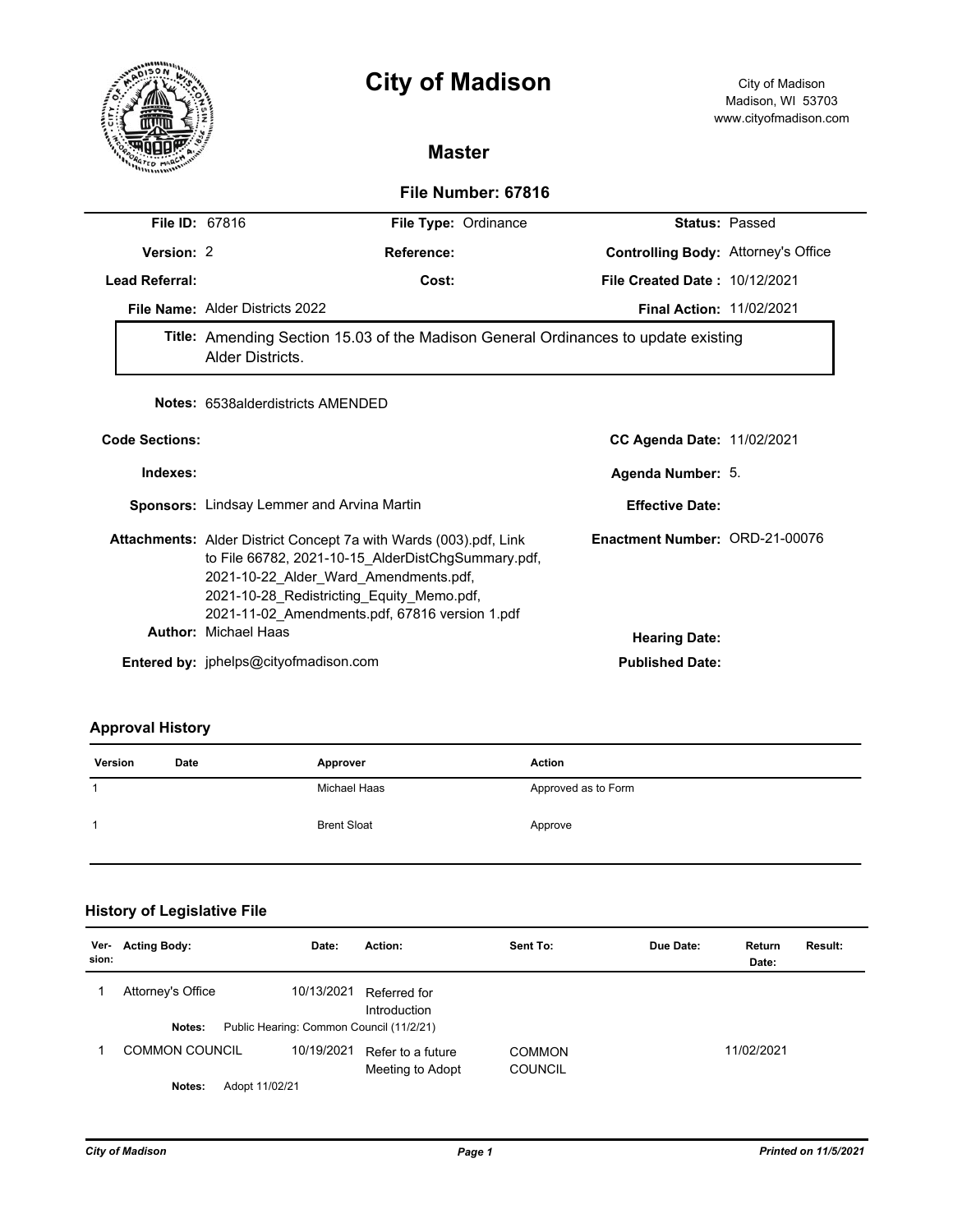| <b>COMMON COUNCIL</b> | 11/02/2021<br>Adopt the Following<br>Amendment(s)<br>Ayes: 11<br>Patrick W. Heck; Lindsay Lemmer; Michael E. Verveer; Regina M.<br>Vidaver; Juliana R. Bennett; Nikki Conklin; Yannette Figueroa Cole;<br>Arvina Martin; Tag Evers; Grant Foster and Keith Furman<br>Noes: 9<br>Brian Benford; Nasra Wehelie; Syed Abbas; Sheri Carter; Jael Currie;<br>Gary Halverson; Charles Myadze; Christian A. Albouras and Barbara<br>Harrington-McKinney<br>Non Voting:<br>Satya V. Rhodes-Conway<br>$\overline{1}$ | Pass |
|-----------------------|-------------------------------------------------------------------------------------------------------------------------------------------------------------------------------------------------------------------------------------------------------------------------------------------------------------------------------------------------------------------------------------------------------------------------------------------------------------------------------------------------------------|------|
| <b>COMMON COUNCIL</b> | 11/02/2021<br>Adopt the Following<br>Amendment(s)<br>Ayes: 16<br>Patrick W. Heck; Lindsay Lemmer; Michael E. Verveer; Regina M.<br>Vidaver; Brian Benford; Juliana R. Bennett; Nikki Conklin; Yannette<br>Figueroa Cole; Arvina Martin; Syed Abbas; Tag Evers; Sheri Carter; Grant<br>Foster; Gary Halverson; Keith Furman and Christian A. Albouras<br>Noes: 4<br>Nasra Wehelie; Jael Currie; Charles Myadze and Barbara<br>Harrington-McKinney<br>Non Voting:<br>Satya V. Rhodes-Conway<br>-1             | Pass |
| <b>COMMON COUNCIL</b> | Adopt As Amended<br>11/02/2021                                                                                                                                                                                                                                                                                                                                                                                                                                                                              | Pass |

### **Text of Legislative File 67816**

#### **Fiscal Note**

The proposed resolution amends Madison General Ordinances to update existing Alder Districts. The 2022 proposed budget for the Clerk's Office includes adequate funding for any new wards and to administer the 2022 elections.

**Title**

Amending Section 15.03 of the Madison General Ordinances to update existing Alder Districts. **Body**

DRAFTER'S ANALYSIS: This ordinance establishes new alder districts, effective January 1, 2022, by combining the wards created by Section 15.02, MGO. The ordinance is recommended by the City's Ad Hoc Redistricting Committee.

\*\*\*\*\*\*\*\*\*\*\*\*\*\*\*\*\*\*\*\*\*\*\*\*\*\*\*\*\*\*\*\*\*\*\*\*\*\*\*\*\*\*\*\*\*\*\*\*\*\*\*\*\*\*\*\*\*\*\*\*\*\*\*\*\*\*\*\*\*\*\*\*\*\*\*\*\*\*\*\*\*\*\*

The Common Council of the City of Madison do hereby ordain as follows:

Section 15.03 entitled "Aldermanic Districts" of the Madison General Ordinances is amended as follows:

#### "**15.03 ALDERMANIC DISTRICTS.**

For the purpose of local elections beginning January 1, 2022, Alder manie Districts are established as follows by combining contiguous whole wards and as shown on a map entitled "City of Madison Alder<del>manic</del> Districts and Wards, October 14, 2021" on file in the Office of the City Clerk:

- (1) First Aldermanic District. Wards 101, 102, 103, 104, 105, 106, 108, 109, 110, 111, 112, 113, and 114., 115, 116, 119, 121, 125, 137, 151, and 154.
- (2) Second Aldermanic District. Wards 44, 45, 46, 47, and 48, 49, and 50.
- (3) Third Alder<del>manic</del> District. Wards 8, 9, 10, 11, 12, and 13. 128, 129, 130, and 131.
- (4) Fourth Aldermanic District. Wards 49, 50, 51, 52, and 53, 54, 55, and 56.
- (5) Fifth Alder<del>manic</del> District. Wards <del>60, 61, </del>62, 63, and 64<u>, 65, 66, and 67</u>.